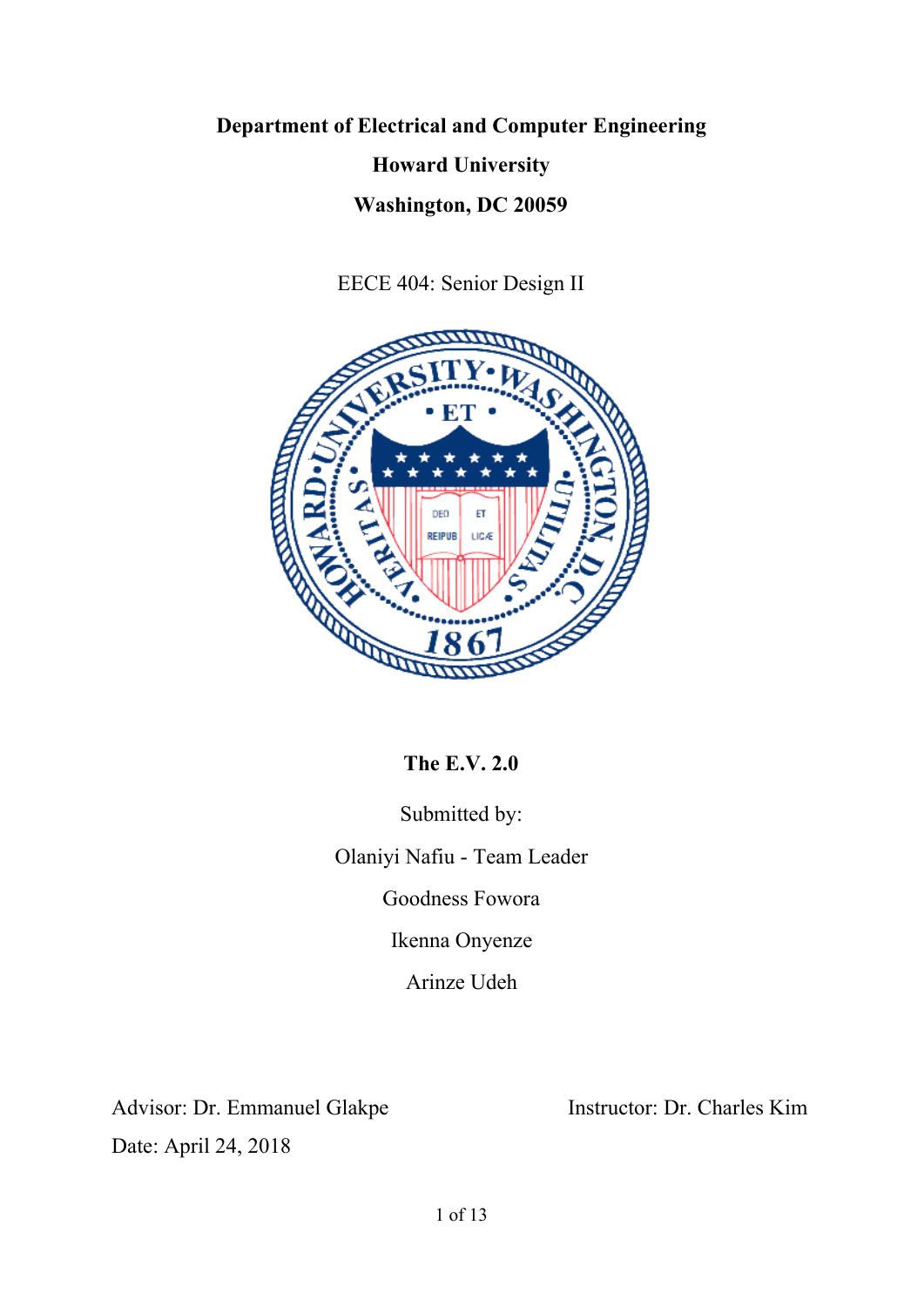### **Summary**

Given the environmental impacts of the emissions from combustion engine vehicles, there is a growing demand for electric vehicles. The long term goal of the EV 2.0 project is to create an autonomous electric vehicle while the academic year goal is to create a detailed implementation plan to convert the vehicle from a series hybrid to a fully electric vehicle. To achieve the academic year goal, we set up design requirements such as a battery life of at least 2 years, a range of about 75 miles, a gross vehicle weight of 1600 kg, and a budget of \$10,000. There were certain constraints we encountered such as the National Highway Traffic Safety Administration and the Society of Automotive Engineers standards for electric vehicles. There was also a lack of access to the vehicle for half the academic year, and a large learning gap for the team at the beginning of the project. We also examined current electric vehicles in the market like Tesla Model S3, BMW i3 and Ford Focus to get an idea of the current state of art in the industry. Based on this, we were able to come up with our solution design that replaces the Genset (generator and alternator) and Ultracapacitors with lithium ion batteries and a charger. This was used to develop a detailed implementation plan that provided information on converting the series hybrid vehicle to a fully electric vehicle. The implementation plan was then accompanied by a prototype 3D Model and CAD Drawings that provide a visualization of the proposed propulsion system and also serve as deliverables for the first year of the project.

#### **Problem Statement**

The hybrid vehicle has an inefficient internal combustion engine (ICE) that emits greenhouse. The emission of greenhouse gases by combustion engines is one of the major causes of global warming. Replacing the combustion engine with an electric propulsion system will reduce the emission of greenhouse gases.

#### Long Term Goal

The long term goal for the project is to turn the series hybrid General Motors EV 1 into an autonomous electric car.

#### Academic Year Goal

The academic year goal for the project is to create a detailed implementation plan to replace the current propulsion system of the hybrid vehicle with a fully electric drivetrain

#### **Design Requirement**

It is important to clearly state the design requirements that would meet the needs addressed in the problem statement before designing the solution to the problem. Highlighted below are our requirements the electric vehicle must meet after the conversion is done:

- 1. A battery pack with a lifespan of at least 2 years.
- 2. Range per full charge of at least 75 miles.
- 3. Accelerate from 0-50 mph in 6.5 seconds.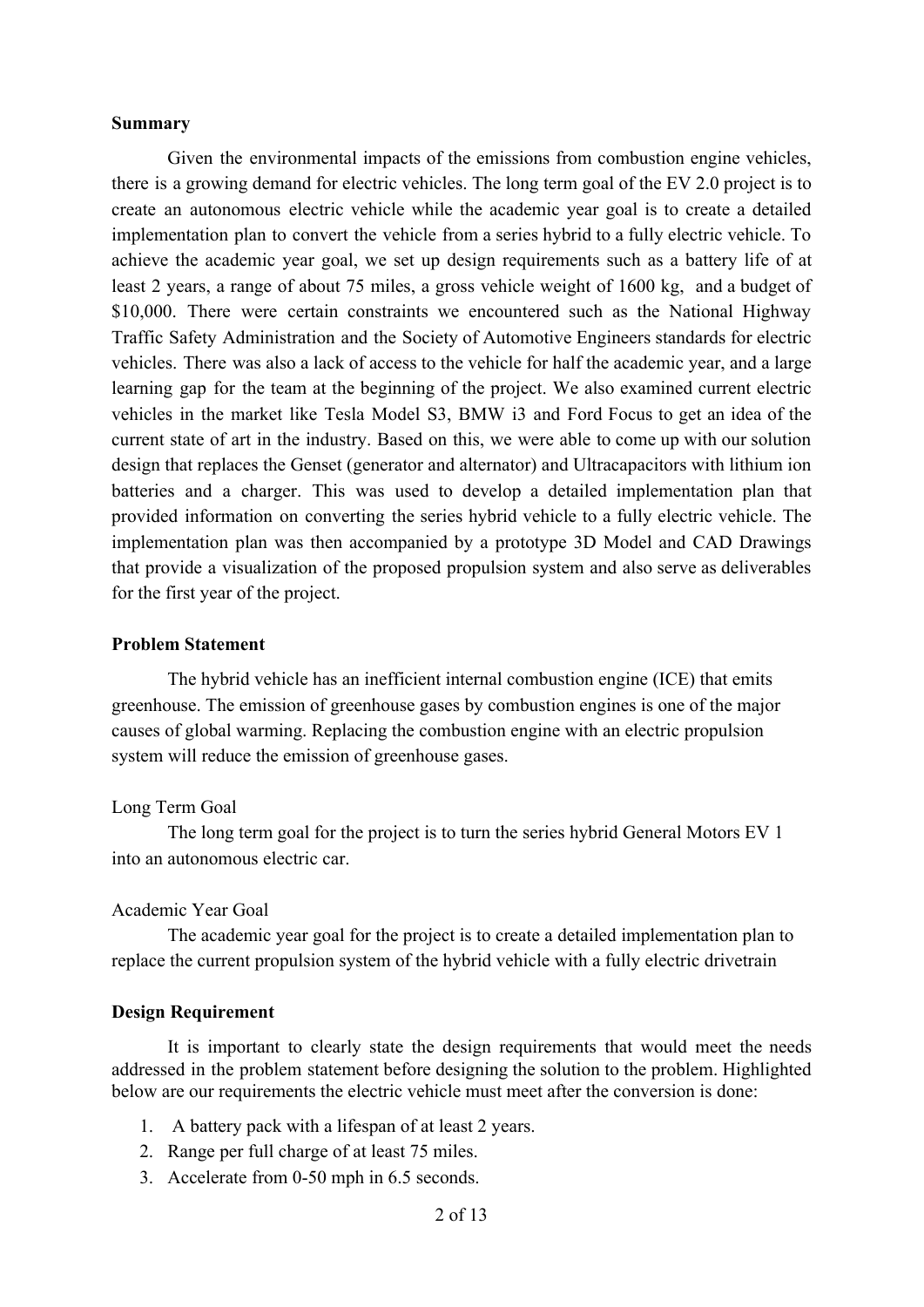- 4. A motor power of 103 kW.
- 5. Battery module weight of 470 to 520 kg.
- 6. Gross vehicle weight of 1600 kg
- 7. The cost of the propulsion system to be about \$10,000.

The design requirements is based on our desire for the EV 2.0 to be comparable in performance to the current electric vehicles in the market while not deviating too much from the specifications of the EV1. A battery pack lifespan of two years ensures that the vehicle would only need battery maintenance biannually. Although a range of 75 miles is low compared to most of the conventional (internal combustion engine (ICE)) vehicles, it is well within the range of most of the electric vehicle in the market presently. The motor specification is modeled to match the motor that was in the EV1. Lastly, the battery module weight of 470 to 520 kg is needed to avoid interfering with the vehicle's motion dynamics because the EV 1 had a battery module weight of 489 kg.

### *Constraints*

As part of our design requirements, we ensured that our design aligned with some of the regulations and standard that have been set for electric vehicle industry. The electric vehicle must adhere to all National Highway Traffic Safety Administration (NHTSA) standards. These standard relate to safety on the road such as having functioning brake lights, windshield wiper, airbags and keeping the intensity of the sound generated by the car under a specific limit. Electrical requirement standards are set by the Society of Automotive Engineers (SAE). There are several standards like SAE Standard J2293, "Energy Transfer System for Electrical Vehicles," stated by SAE to ensure that the electrical system of the vehicle is innocuous to the drivers, passengers and the environment.

The electric vehicle industry is plagued with several socio-cultural and political constraints. There are over 150,000 gas stations in the United States compared to about 50,000 electric car charging stations. This lack of charging stations is one of the reasons the electric vehicle industry is lagging behind the conventional vehicle industry. Another factor affecting the electric vehicle industry is the low range per full charge. Owing to the large weight and sizes of battery modules, there number of battery modules that can be placed in a vehicle is limited. Consequently, the range of the car on a full charge is also limited.

Over the course of working on this project, we also faced some project specific constraints. The major constraint was the inaccessibility of the vehicle for half of the academic year. We had to base our initial design off an arbitrary hybrid car until we eventually had access to the car. The amount of information available to us with regards to understanding the propulsion system of the vehicles was also limited. General Motors did not provide us with the blueprints of the car and the changes made to the vehicle when it was converted to a series hybrid vehicle were not well documented.

### **Current Status of Art**

Electric vehicles are undoubtedly the future of personal transportation as car manufactures like Ford, Nissan, BMW and Tesla are committing a lot of resources to the research and development of electric vehicles in anticipation of an increased market for electric vehicles in the future. The demand for electric vehicles is expected to increase due to the fact that electric vehicles are more efficient and greener than gasoline-powered cars and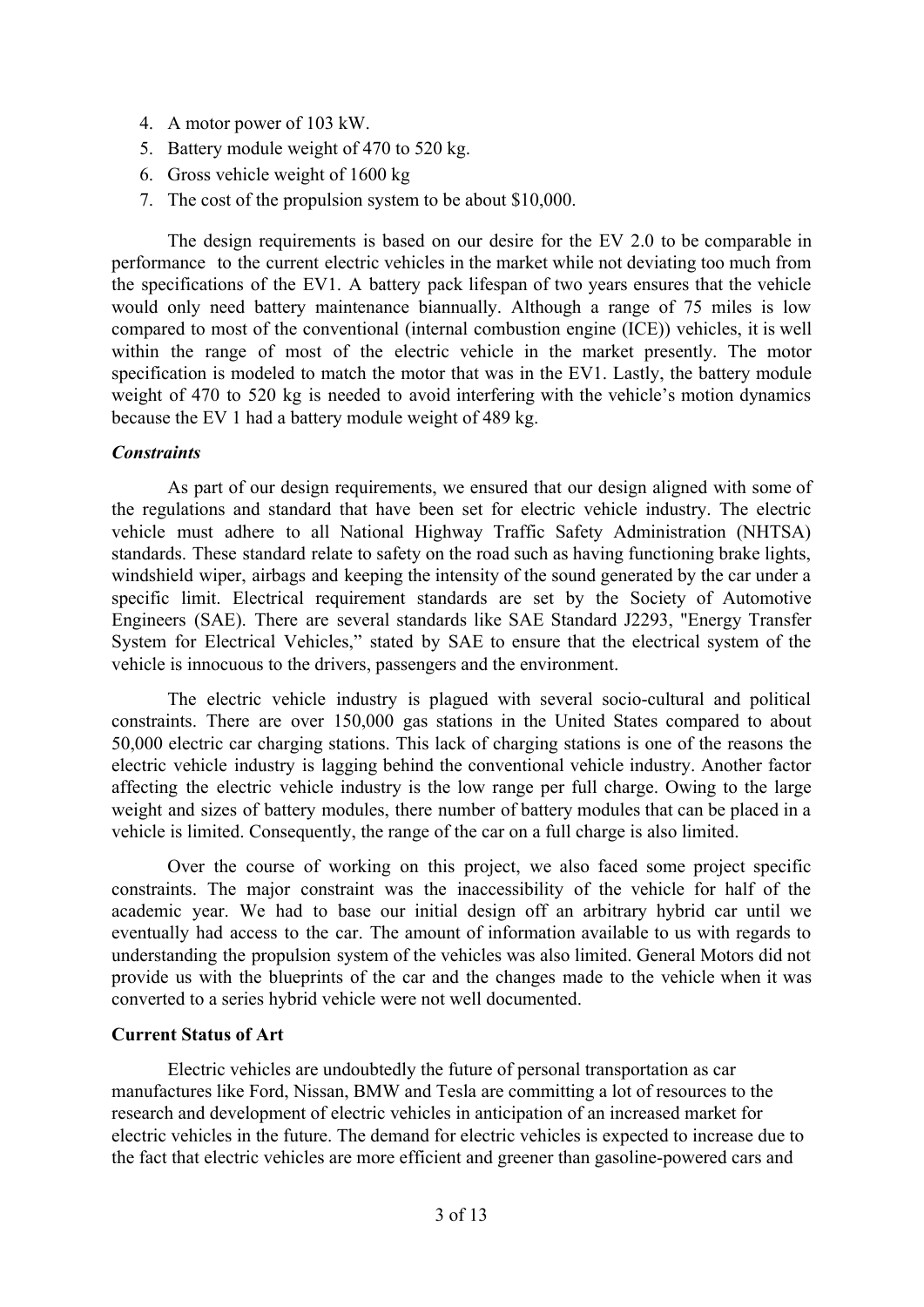the electricity needed to power them can be obtained from various energy sources such as wind, solar and biofuel.

The Tesla Model 3 has a 259 horsepower motor and can move from rest to 60 mph in less than 6 seconds and reach a top speed of 130 mph. It can go up to 220 miles on a single charge which is about twice the range of one of its competitors. The Model 3 can be charged to half its battery capacity in about 20 minutes at a Tesla supercharger station. It has one battery pack - 50 KWh or 70 KWh and with new advancement in battery technology, it is 400 lbs lighter than older models. This is one of the design changes made by Tesla to make Model 3 their fastest model. Unlike gasoline-powered cars, electric vehicles have low cooling needs since they do not have internal combustion engines that generate a considerable amount of heat.

The performance of the latest Ford Focus Electric model (another EV in the market) is quite different from the Tesla Model 3 as its electric propulsion system has different design specifications. It has a 143 horsepower permanent magnet electric motor and a range of about 115 miles which is better than its predecessor. The batteries have become denser and thus can hold more energy per volume which shows rapid advancement in electric vehicle technology. The size of the car curtailed the size of the battery which is why they increased the power density of the battery. A lot of research is being conducted on how further increase the power density of the electric car batteries. The advancement in battery technology is crucial to the success of the electric vehicle industry. The Ford Focus uses a 23 KWh Lithium-ion battery that can be fully charged in 3.6 hours at 240 volts. It can reach 60 mph from rest in 9.9 seconds and a top speed of 84 mph. In general, the specifications of the Tesla Model 3 are better than the Ford Focus Electric as the Tesla Model 3 has a higher top speed, range and acceleration among other things. However, this does not prove that the performance or efficiency of the Tesla Model 3 is better than that of the Ford Focus Electric. The Focus is \$29000, which is \$6000 less than the cost of the Model 3. One could infer that the price difference is the reason the specifications of the Model 3 are better.

| <b>Electric Vehicle</b>              | <b>Tesla Model 3</b> | <b>Ford Focus Electric</b> |  |
|--------------------------------------|----------------------|----------------------------|--|
| Price $(\$)$                         | 35,000               | 29,000                     |  |
| Range (mi)                           | 220                  | 115                        |  |
| Lithium Ion Battery (kWh)            | 70                   | 23                         |  |
| $0-60$ mph (seconds)                 | 6                    | 9.9                        |  |
| Top speed (mph)                      | 130                  | 84                         |  |
| Charge Time $\omega$ 240V<br>(Hours) | 2.5                  | 3.6                        |  |
| Horsepower                           | 259                  | 143                        |  |

**Table 1 - Specifications of Popular Electric Vehicles**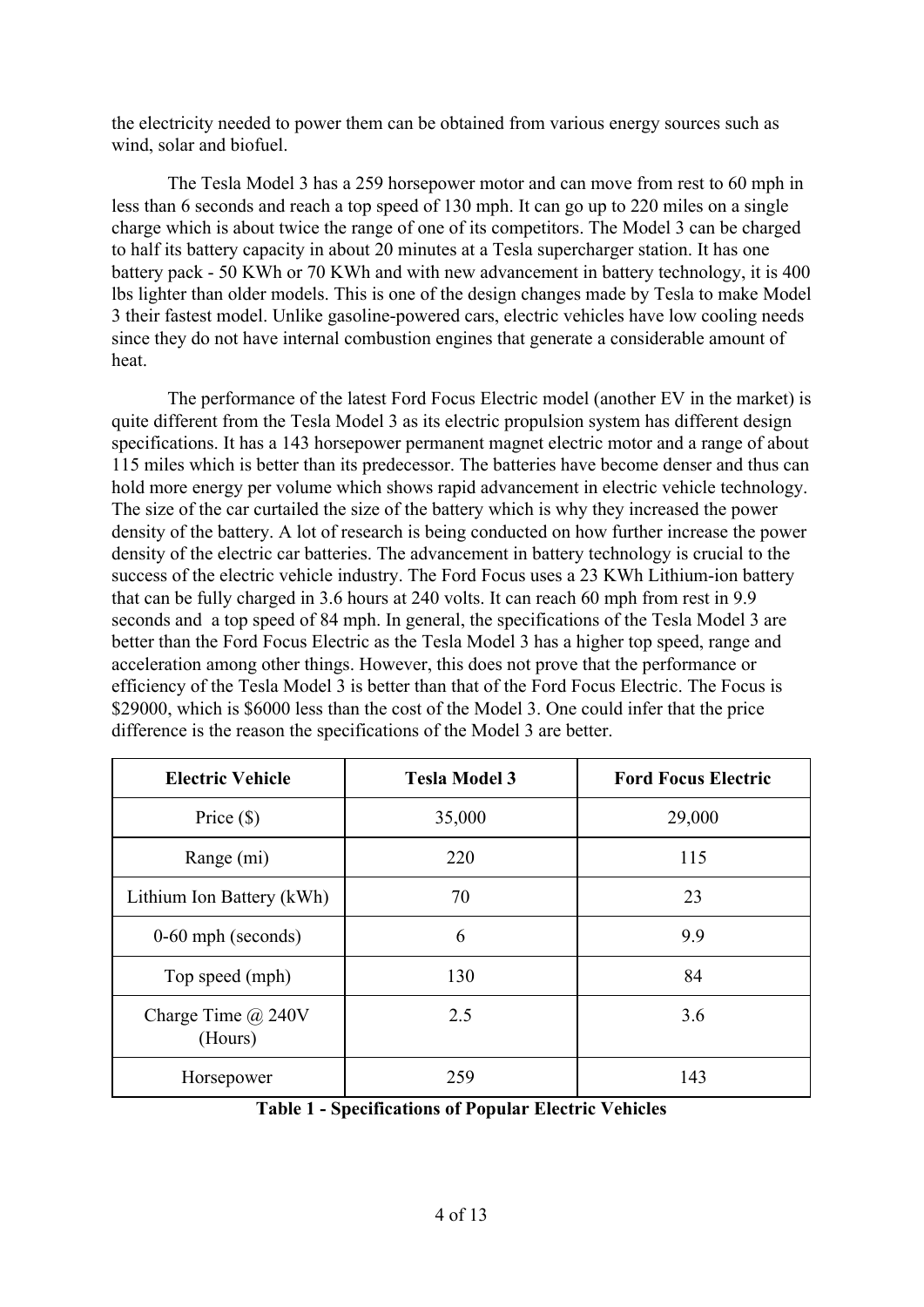The various electric vehicles that exist are dependent on the components in their electric propulsion systems. As a manufacturer, you have to choose the best components to use in the vehicle design that would meet your design requirement keeping the budget in mind. So, the main issue most manufacturers face today is how to increase the performance of their vehicles without significantly increasing the market price of the vehicles. Table 1.0 below shows the specifications of electric cars and their prices.

## **Solution Design**

Converting a series hybrid vehicle to an EV is a complex process that requires a good understanding of the operation of a vehicle. The main source of power for the hybrid vehicle is a combination of a Genset and ultracapacitors. For a purely electric vehicle, the only source of power is a battery system or fuel cells. In this conversion, we plan to replace the ultracapacitors which are located under the car and the Genset which is in the trunk with 32 12V 50Ah lithium-ion batteries which will be fitted into the tray that currently holds the ultracapacitors. Installing the batteries is one of the steps involved in converting the series hybrid vehicle to an electric vehicle.

## *Conversion Steps*

The following steps highlight the major steps involved in the conversion:

○ Get the auxiliary system to work

An auxiliary system is used to describe a collection of related automotive electrical components that interact with the main car systems and components to support the functionality. Electrical Auxiliary Systems are components related with Security Systems, Comfort Systems, Lighting Systems and Information Systems which are very important to help the main system to perform properly. The first step is to test the existing auxiliary battery in the vehicle to see if it still works. If it doesn't work then you replace the auxiliary battery with the new battery with same specifications. Test the different components that are connected to the auxiliary system. These include, but are not limited to, the central locking door system, seat adjustment system, windows control, windshield wiper & cleaning system, front lighting, rear lighting, compartment lighting, signalization lighting, side mirror controls, air-conditioning, radio, cd readers, sensors. If any of these components are defective then they should be replaced.

## ○ Install battery system

Professor Ganley modeled the power system of the series hybrid vehicle to meet the ratings of the powers system that was in the EV1. The EV1 had 26 modules of 12V, 53Ah lead acid batteries connected in series to yield a nominal system voltage of 312 V and a nominal capacity of 53Ah. This configuration produces 16.2 kilowatt-hours of energy. The Genset in the hybrid vehicle consisted of a gasoline-driven generator with a peak energy output of 16.5 kilowatt-hours which matches that of the EV1 and an alternator that converts the mechanical energy produced by the generator to electrical energy. The General Motors power electronic controller that came with the EV1 when it was donated to Howard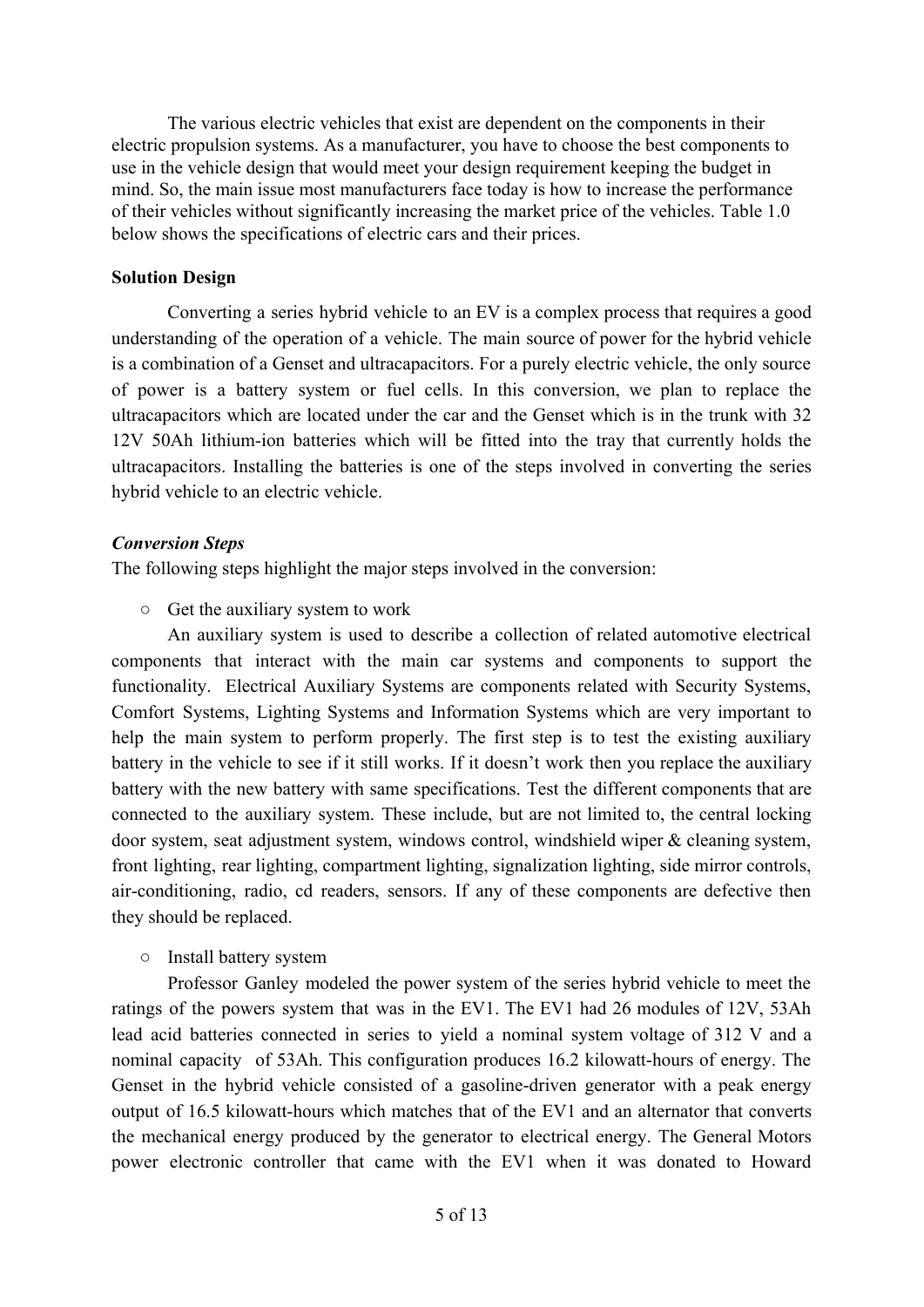University can take between 200-400 volts and the ultracapacitors in the series hybrid vehicle had a nominal voltage of 388 volts. Therefore, the ultracapacitors will be replaced with a battery system with a nominal voltage of 380 V. The high voltage is needed because we the total energy capacity determines the mileage of the vehicle.

The efficiency of the original EV 1 for a driving cycle range of 78.2 miles based on Society of Automotive Engineers (SAE) standard, SAE J1634, is 164 Wh/mile. We used this as our benchmark efficiency for the EV 2.0. From our design requirements, we set a target range per full charge of 75 miles. Since this nominal value cannot be guaranteed after the -components are assembled and the vehicle is tested, we decided to base our calculation using 90 miles which is twenty percent more than the desired range. The total energy for a 90 mile range was then calculated to be 15 kWh for a driving cycle range. The driving cycle range takes into account different driving speeds in estimating the total energy needed. A constant speed range at 60 mph requires more energy than that of a driving cycle range. Although most drivers that use personal vehicles for domestic purposes do not drive at a constant speed of 60 mph, we decided to account for such an extreme case by increasing the estimated total energy by 25% which brings it to about 19 kWh from 15 kWh.

Since we know the voltage and the energy required, we calculated the charge rating of the battery to be 50 amp-hour using the formula shown below.

*Total Energy* = *V oltage* \* *Electric Charge in Amp* − *Hour*

So a 380V 50 Ah battery pack is needed to supply a total energy of 19 kWh. The 380V battery pack would consist of 32 12V lithium-ion batteries. Each battery module weighs 16kg and the 32 modules weigh 512 kg all together. It is important to keep the battery system weight close to the weight of the lead acid batteries that were initially in the EV1 (490 kg), because the vehicle was designed to carry a specific amount of load. Any irregularity in the weight distribution might affect the motion dynamics of the car and the efficiency of the electric motor.

The power system of the series hybrid vehicle must be removed before the batteries can be installed. This includes the generator, ultracapacitor models, three-phase diode bridge modules and other related components. They should be replaced with the lead acid batteries and other electrical components that are needed to integrate the battery pack with the vehicle's drivetrain. Electrical devices such as fuses, circuit breakers or main contractors, must be installed to protect the vehicle from thermal overload which might be induced if the battery system becomes overheated by overcurrent. A system similar to the EVC 250 high-voltage contactor for hybrid and electric vehicles can be used as a safety element at the interface between the energy storage system and the vehicle electrical system. Together with the fuse, this component has the task of protecting the battery from thermal overloading. The system can carry overcurrents of up to 6 kA for 20 ms without any key properties being affected.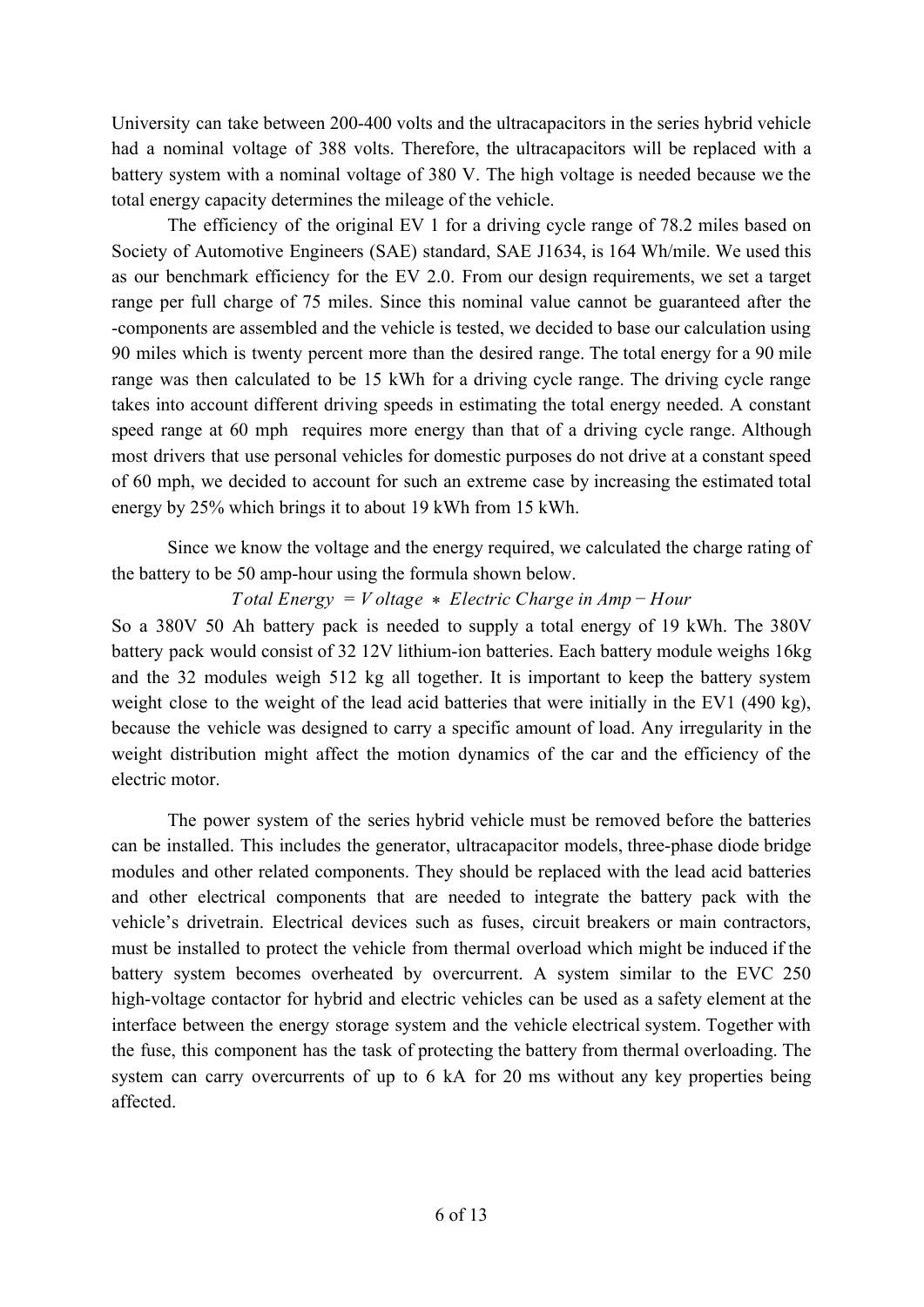## ○ Replace other defective components

After replacing the battery system, any other defective or irrelevant component should be removed from the vehicle. These defective components can be determine by running test targeted at determining whether or not they are still operational. There will be a need to dissemble certain components so that they can be thoroughly examined. One of such components is the power electronic controller shown in *Figure 4*. The various components that exist in the controller must be examined individually.

○ Determine the performance of the electric vehicle

The last step involved in the conversion is to determine the mileage, top speed, and battery longevity of the vehicle and to compare the data with the initial design requirements of the vehicle. The cause of any observed discrepancies should be determined and the necessary modifications should be made. All modifications should be documented so that the information is available whenever it is needed.

Based on the conversion steps, we were able to create this diagram that highlights the components needed in the EV 2.0 propulsion system:



**Figure 1 - Proposed Propulsion System**

The initial items in the Series Hybrid vehicle are labelled **1,4,5,6,7,8**, and **9**. The Pot Box **1** is hooked to the accelerator pedal via the accelerator pedal cable. It tells the power controller **5** how much power to deliver to the AC induction motor **7**. varies power delivered to the motor. Since the propulsion system is being changed to a fully electric drivetrain, we included a Lithium Ion battery **2** pack as the main power supply of the electric vehicle. It is arranged in series to produce a maximum voltage of 380V. The charger **3** charges the battery pack by connecting it to an external power source. The type of charger used influences the charging time of the battery pack. The Inverter **4** converts the direct current from the battery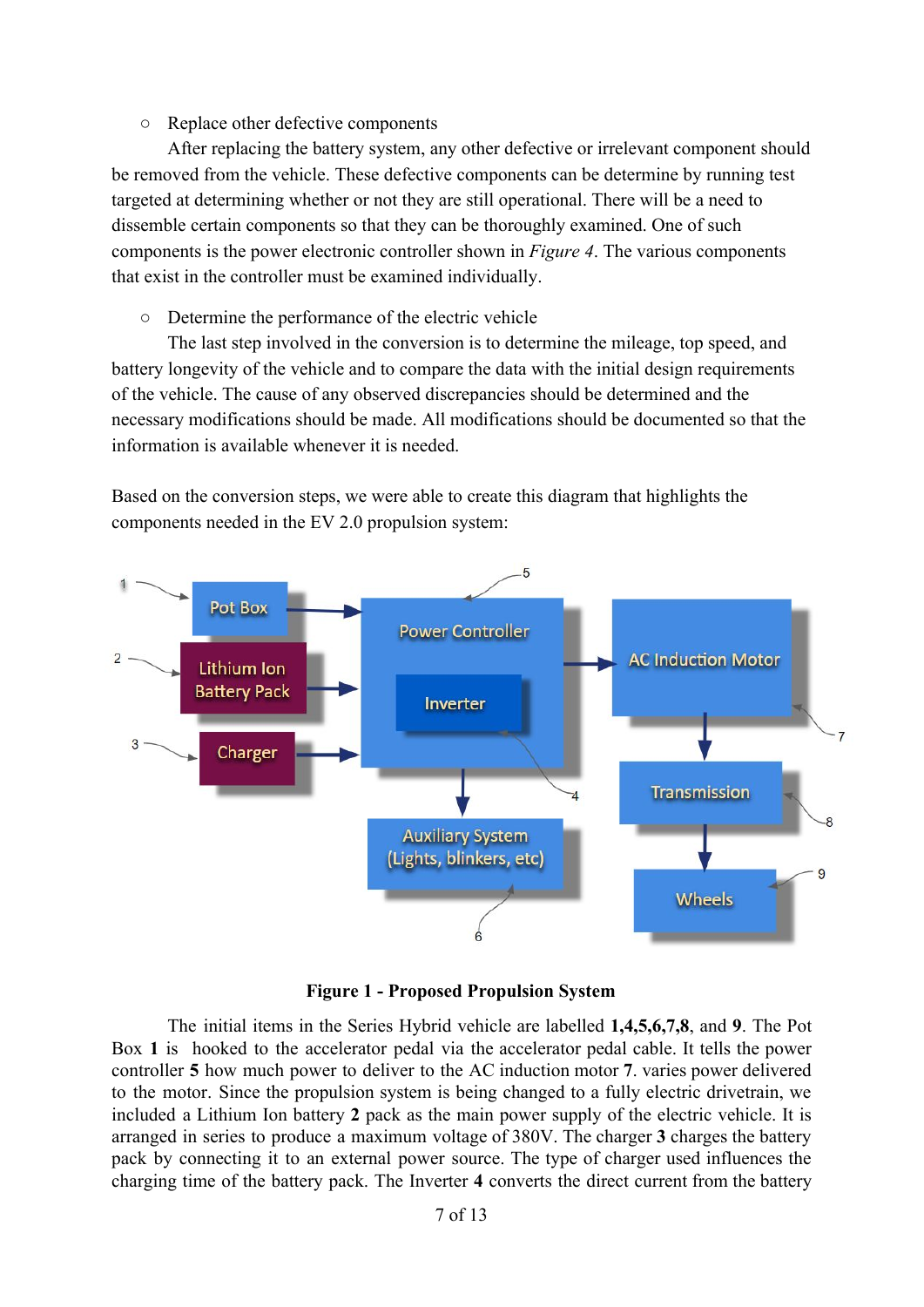pack to alternating current needed by the motor. The power controller **5** is used to distribute the power supplied by the battery to the motor and other necessary components like blinkers that need power. The auxiliary system **6** includes components of the vehicle that are not powered by the main power supply. The AC Induction Motor **7** is the main component that turns the wheels which in turn moves the car. The speed of the rotor depends on the ac supply from the battery. The motor gives power to the transmission **8** which transfers engine power to the driveshaft and rear wheels. Gears inside the transmission change the vehicle's drive-wheel speed and torque in relation to engine speed and torque. The wheels **9** move the car.

## **Project Implementation Plan**

| Month | Week           | <b>Tasks</b>                                                            | Member in                | Monthly           |
|-------|----------------|-------------------------------------------------------------------------|--------------------------|-------------------|
|       | N <sub>0</sub> |                                                                         | Charge                   | Deliverables      |
| Jan   | $1 - 3$        |                                                                         |                          | EV 1 Assessment   |
|       | $\overline{4}$ | 1. Assess the EV 1 and list all the available components of Ikenna $\&$ |                          | Report            |
|       |                | the car.                                                                | Olaniyi                  |                   |
|       |                | 2. Reach out to GM to get the blueprint of the EV 1                     | Arinze                   |                   |
|       |                | 3. Research and understand the simulations Dr. Ganley did Goodness      |                          |                   |
|       |                | for his propulsion systems                                              |                          |                   |
|       |                | 4. Determine and order necessary tools to examine the car               | Ikenna &                 |                   |
|       |                |                                                                         | Olaniyi                  |                   |
| Feb   | $\mathbf{1}$   |                                                                         | Ikenna &                 | Simulation        |
|       |                | 1. Determine the useful components in the car                           | Olaniyi                  | Report and CAD    |
|       |                |                                                                         | Goodness $\&$ drawings   |                   |
|       |                | 2. Determine the component to be added                                  | Arinze                   |                   |
|       |                | 3. Calculate required motor, controller and power rating                | All                      |                   |
|       | $\overline{2}$ | 1. Find software needed to run simulations                              | Goodness                 |                   |
|       |                | 2. Learn and use software to run simulations                            | All                      |                   |
|       |                |                                                                         | Goodness $\overline{\&}$ |                   |
|       |                | 3. Compare simulation results to theoretical analysis of EV 2.0         | Ikenna &                 |                   |
|       |                | and revise.                                                             | Arinze                   |                   |
|       | $\overline{3}$ | 1. Commence CAD Drawings                                                | Arinze                   |                   |
|       | $\overline{4}$ | 4. Continue CAD drawings                                                | Ikenna                   |                   |
| Mar   | $\mathbf{1}$   | 1.3D printing                                                           | Goodness                 | 3D model and      |
|       | $\overline{2}$ | 1. Create implementation plan                                           | Ikenna                   | Complete          |
|       | 3              | 1. Finalize implementation plan                                         | Olaniyi                  | implementation    |
|       | $\overline{4}$ | 1. Finalize final Presentation                                          | Goodness                 | plan              |
| Apr   | 1              | 1. Practice final presentation                                          | Arinze                   | Complete electric |
|       | $\overline{2}$ | Project Demo + Presentation Event                                       | All                      | propulsion        |
|       | $3 - 4$        |                                                                         |                          | system design     |

**Table 2 - Implementation Plan**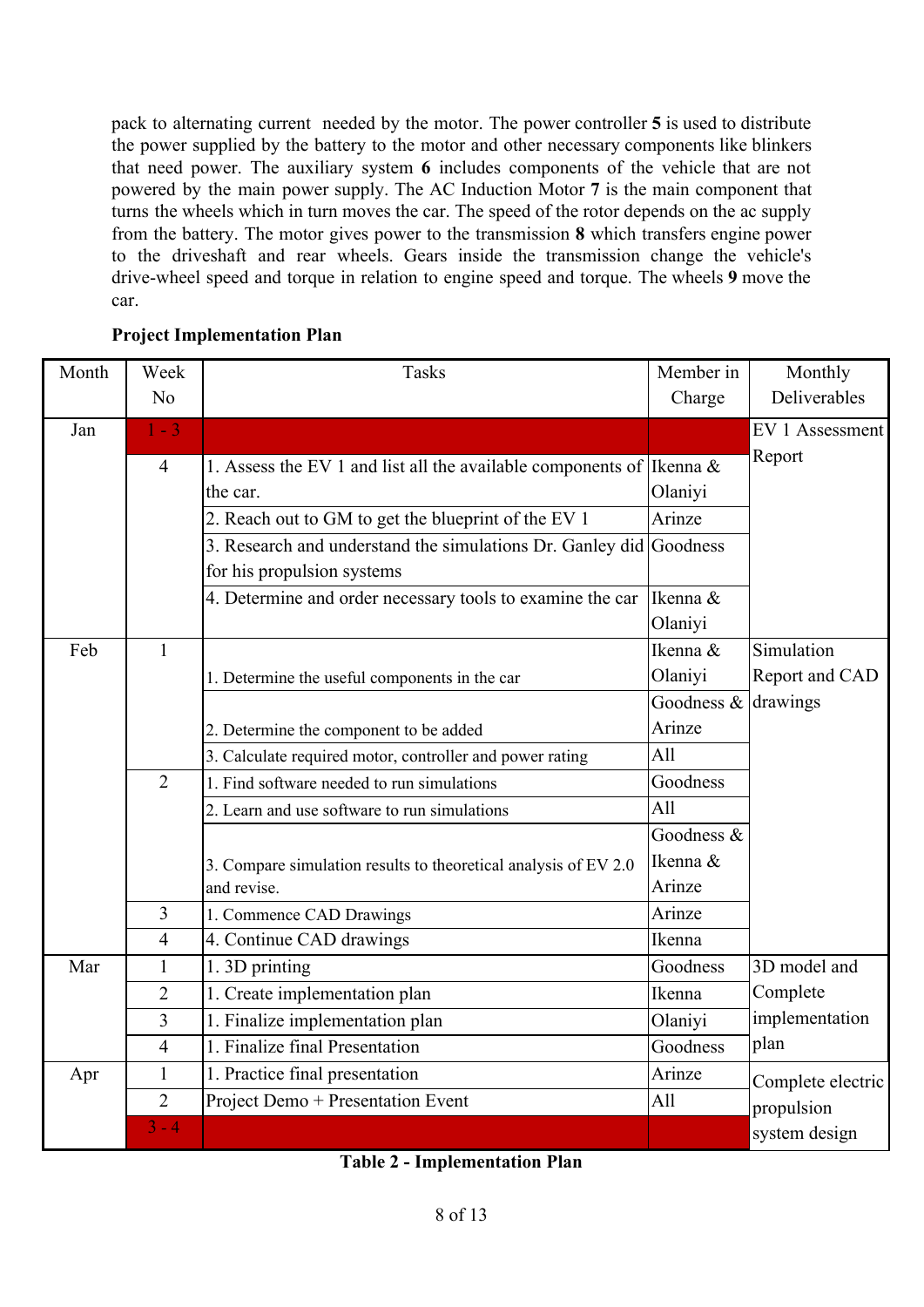## **Project Implementation Process**

To achieve our academic year goal of creating a detailed implementation plan to convert the current EV propulsion system to an electric propulsion system, we set key milestones for each month between January and April and took steps towards achieving those milestones.

## *January: EV1 Assessment Report*

The key task for January was to fully assess the EV, given we finally got access to the vehicle. After creating the project plan for the semester, Olaniyi and Ikenna took responsibility of physically going to the car to determine if it was in working condition and doing an initial assessment of the vehicle. They also took charge of finding a space to work on the vehicle as winter had arrived and working in the parking lot would provide a great deal of discomfort and health challenges. Arinze was tasked with reaching out to General Motors for the original blueprints of the EV1 to enable us accurately dimension our proposed drivetrain. Goodness was tasked with researching the possible simulation tools to be used in verifying our proposed design and researching how to carry out the simulations.

Requests were made by the team to the civil engineering department through Dr Glakpe and Dr Amooh to use the civil engineering lab as our workshop to protect us from the elements. Various GM employees and customer service helplines were reached out to to obtain the blueprints and Siemens Customer Service was reached out to to discuss the properties of their simulation software.

By the end of January, the EV was not fully assessed due to the poor working conditions and lack of confirmation from the civil engineering department head to use the civil laboratory. We were also awaiting responses from GM and Siemens and had to carryover some of the work into the following month.

### *February: Simulation Report and CAD Drawings*

The key task for February was to complete the assessment of the EV and begin the process of simulations and CAD drawings. Ikenna and Olaniyi were tasked with assessing the EV, Goodness and Arinze were tasked with determining the components to be added to the EV and the entire team was tasked with performing calculations to determine battery requirements and arrangement as well as motor and controller ratings.



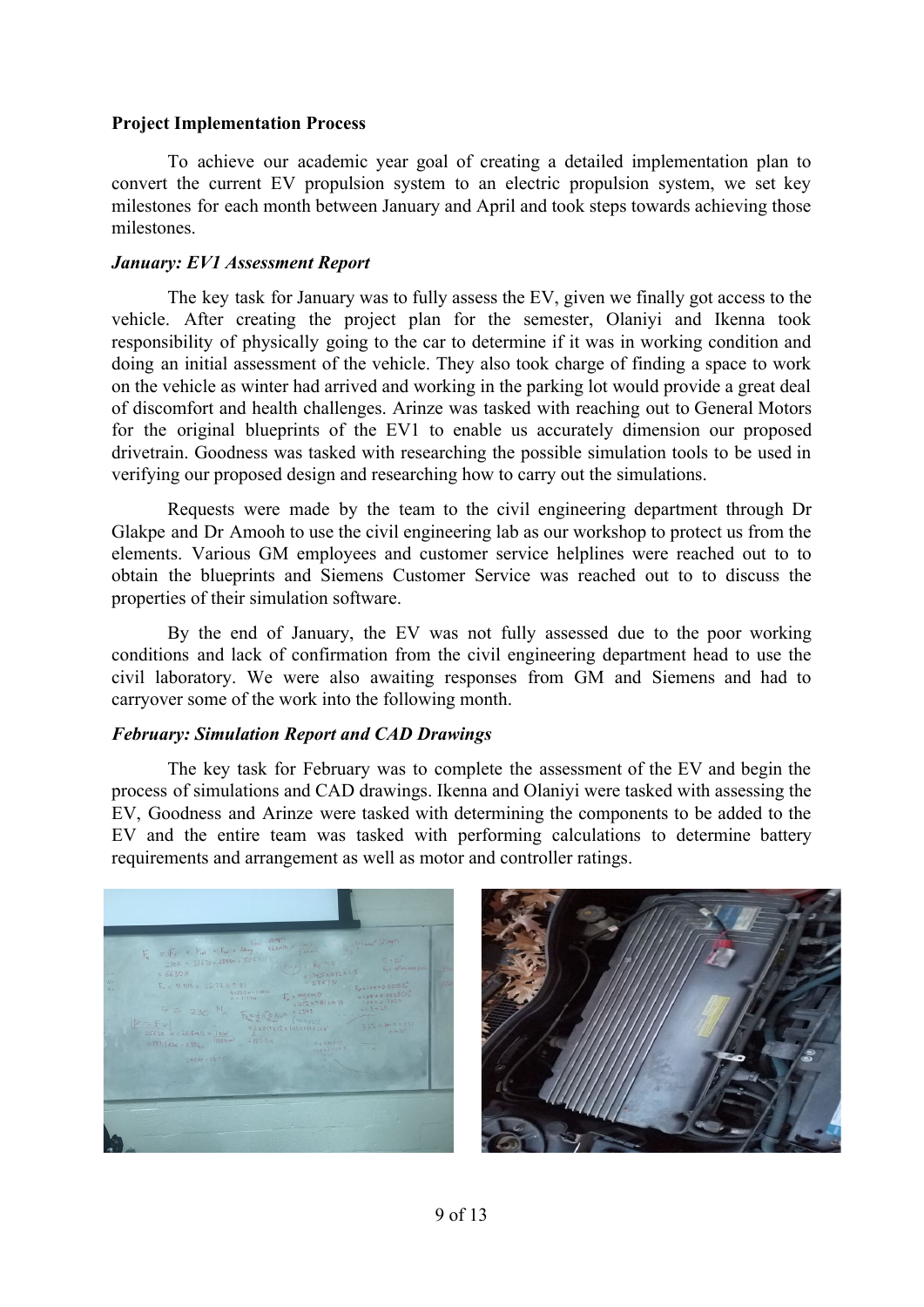

**Figure 2 - Some EV pictures**

The end of February proved more fruitful than January. We were able to do some assessment of the EV and take the pictures of the components of the EV and read up their specifications from various sources online. We also got in contact with Professor Ganley, the last person to work on the vehicle and convert it to a series hybrid vehicle. We obtained his calculations as well as a detailed report of his work, giving us an accurate assessment of the state of the EV.

## *March: CAD Drawings and Implementation Plan*

The key deliverable for this month was the CAD drawings and the implementation plan. Goodness and Ikenna were tasked with learning how to use the CAD software (NX) and creating the CAD drawings for the drivetrain parts (i.e. the battery modules, wheels, battery tray/chassis, ac induction motor, controller, gears for single speed transmission). Goodness was also tasked with securing the 3D printer for use when the CAD drawings were completed. Olaniyi and Arinze were tasked with creating the outline for the implementation plan and we were all tasked with with completing the implementation plan.

Goodness and Ikenna worked with the mechanical engineering students on the VIP team and with the senior mechanical engineering students to learn how to use NX and validate the CAD drawings. Olaniyi and Arinze created the sections of the implementation plan and assigned sections to each member.

### *Implementation Plan Outline*

- 1. Background on EV
- 2. Advantages of electric vehicles
- 3. Disadvantages of electrical vehicles
- 4. Principle of Operation of an Electric Vehicle
- 5. General Motors E.V. 1
- 6. EV 1 discontinuation
- 7. Professor Ganley's Changes
- 8. EV 2.0 project
	- a. Conversion of the Series Hybrid Vehicle to an Electric Vehicle
	- b. Conversion Steps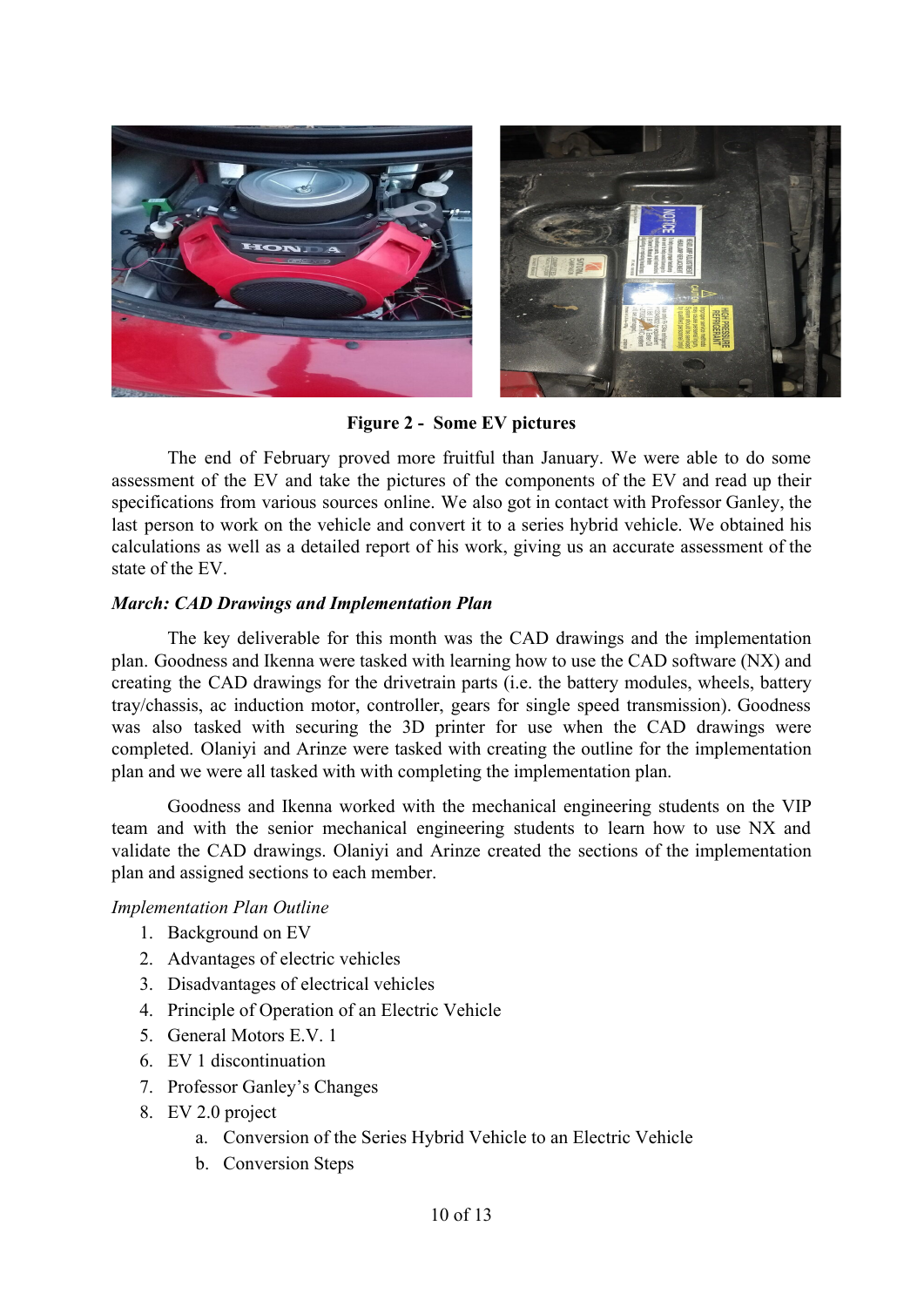- c. Computer Aided Design Drawings
- d. Cost Analysis
- e. Sensor Requirements
- f. Conclusion



# **Figure 3: Assembled EV 2.0 Drivetrain**

By the end of March, we had completed the CAD Drawings and had also started the detailed implementation plan, with sections assigned to various team members. The spring break slowed the pace of the team during this month but decent progress was still made.

# *April: Assemble 3D Model and Complete Implementation Plan*

The key deliverable for April was the assembled 3D printed model with the completed implementation plan. Goodness was tasked with 3D printing and assembling the 3D model while the entire team was responsible for completing the detailed implementation plan.

The 3D model was printed and assembled using ABS plastic for majority of the parts and a steel bearing for the motor and a steel shaft for the front wheel tires to bear most of the weight of the system. It was the assembled based on the assembled model of the CAD drawings of the drivetrain. To demo the scaled down prototype electric propulsion system, the electric motor was fixed in the steel bearing and connected in series to a resistor which was connected to a power source. As the power source increased, the speed of the rotating tires increased, confirming that the single speed, front wheel drivetrain we proposed would work.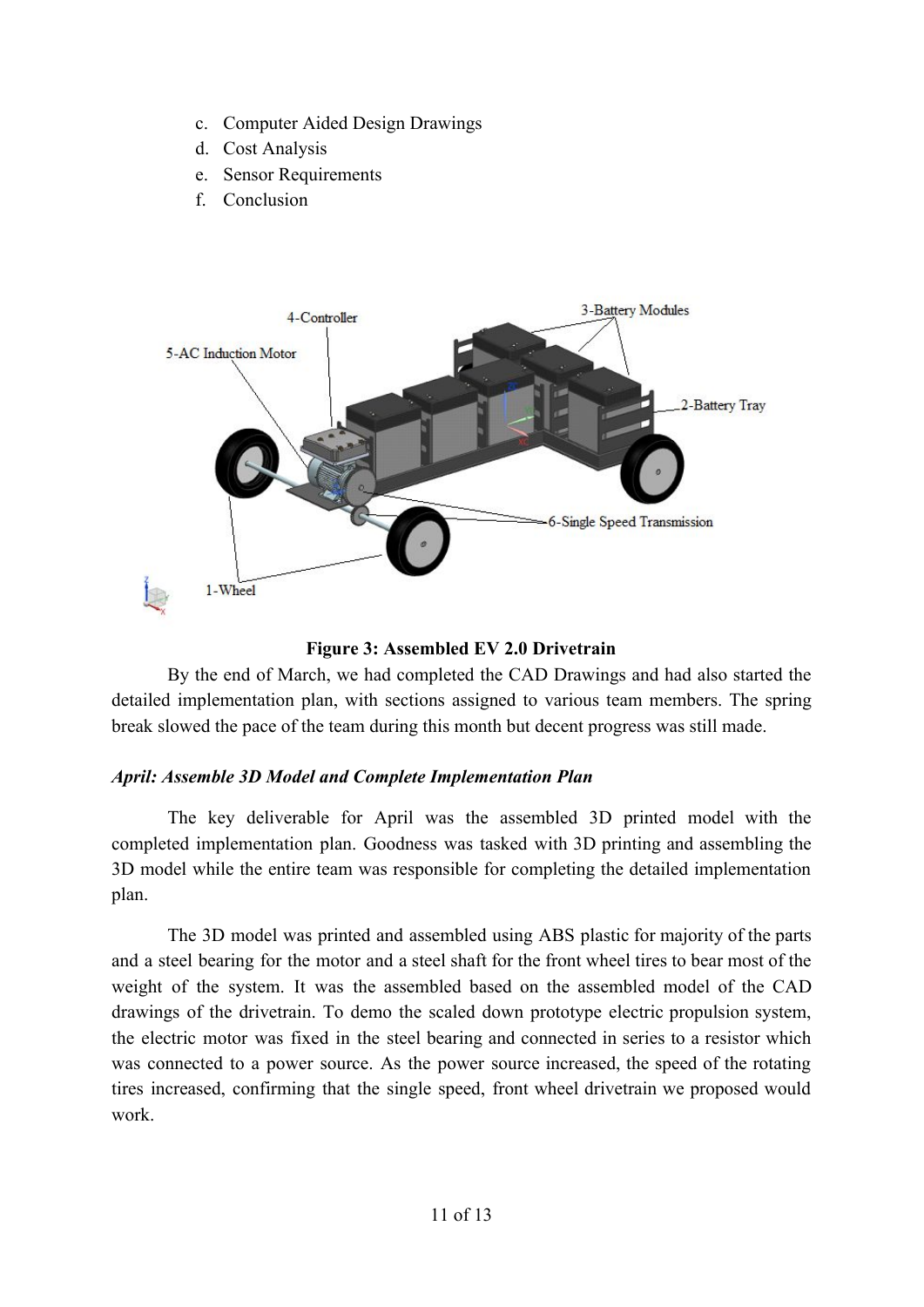

**Figure 4: Assembled 3D Printed Model with motor connected to power supply**

The implementation plan was completed, with a cost analysis, implementation steps and required materials also included with background information and a section of Professor Ganley's changes to the EV1. Reviews of the implementation plan followed its completion to ensure the document was detailed enough and all sources were cited. The final presentation of the academic year work followed the review process.

# **Conclusions**

A significant percentage of the world is gaining confidence in electric vehicles and this is due to the growing innovative strides being made in the industry. The more innovation in the industry, the more projects like EV 2.0 will be carried out at the university level. Due to the emission of greenhouse gases that ultimately causes global warming, many automotive companies are shifting production from internal combustion engine vehicles to electric vehicles. During the time of this research, we learned a great deal about electric vehicles that we would not be able to learn in any classroom. We also learnt about series hybrid cars while assessing the vehicle and to understand how the conversion is done. The full scope of the project which would be to turn the car to a fully autonomous vehicle would have students introduce sensors into the car. These sensors would communicate with each other and other relevant devices to acquire and analyse the information needed for autonomy and to provide a great experience for the driver. With great advancement in internet of things (IoT) technology, the EV 2.0 team should complete the project in the specified timeline of four years.